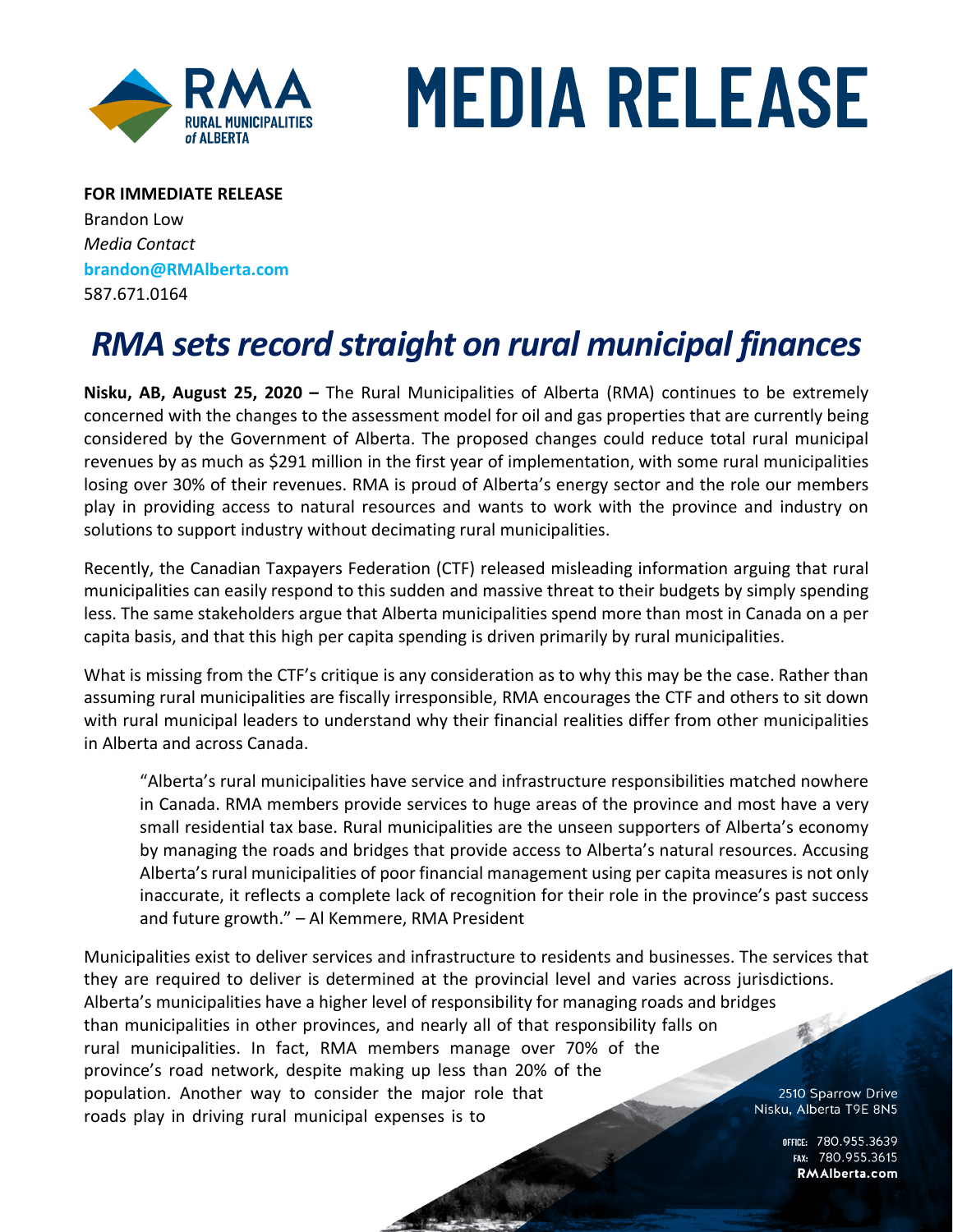

## **MEDIA RELEASE**

consider the portion of total expenses municipalities spend on roads. In 2018, municipalities in Ontario and British Columbia spent roughly 10% of total expenses on roads, and all Alberta municipalities spent about 18%. However, Alberta's municipal districts and counties (and the Special Areas Board) spent on average approximately 48% of their total expenses on managing their transportation networks. The reason this is much higher is two-fold: Alberta's rural road network is much larger than those in other provinces because it was built (and continues to expand) to support industrial development, and the provincial government plays a smaller role in managing roads than provincial governments elsewhere.

"Rural municipalities have few areas to cut spending, because so much of their budgets go to building and maintaining their massive road and bridge networks, which exist mainly to benefit industry," explained Kemmere. "Rural municipalities are hugely driven by capital costs to deliver core infrastructure. If these costs are slashed, then roads and bridges will close. Municipalities would be happy to reduce taxation and spending if someone else took responsibility for managing the roads and bridges that support jobs and keep the economy moving."

Not only are rural municipalities unique in terms of infrastructure responsibilities, they are also unique in terms of the large, sparsely populated areas that they manage. In most provinces, infrastructure and service responsibilities in remote and northern areas are delivered directly by the province. Not so in Alberta, where municipalities have jurisdiction across the entire province. In fact, RMA members alone provide governance to 85% of the province's land base. This presents unique challenges not considered in over-simplified per capita spending comparisons.

The chart below shows overall and municipal population density for several provinces. As can be seen, RMA members manage lands with significantly fewer people than municipalities in any other jurisdiction.

| <b>Jurisdiction</b>                         | Density (residents per square kilometre)* |
|---------------------------------------------|-------------------------------------------|
| Alberta - overall                           | 6.4                                       |
| Alberta - all municipally-managed land      | 7.1                                       |
| <b>RMA</b> members                          | 1.2                                       |
| Saskatchewan - overall                      | 1.9                                       |
| Saskatchewan - all municipally-managed land | 3.4                                       |
| Ontario - overall                           | 14.8                                      |
| Ontario - all municipally-managed land      | 85.8                                      |
| $BC - overall$                              | 5.0                                       |
| BC-all municipally-managed land             | 42.6                                      |

While Alberta's overall population density is similar to other provinces, no one comes close to encountering the challenges that Alberta's rural municipalities face in delivering a huge infrastructure network through an extremely limited residential tax base.

Kemmere stated, "There is a simple reason that Alberta's rural municipalities spend at a high per capita rate. They deliver significant services to a small population

2510 Sparrow Drive Nisku, Alberta T9E 8N5

> OFFICE: 780.955.3639<br>226.780.955.3615 RMAlberta.com